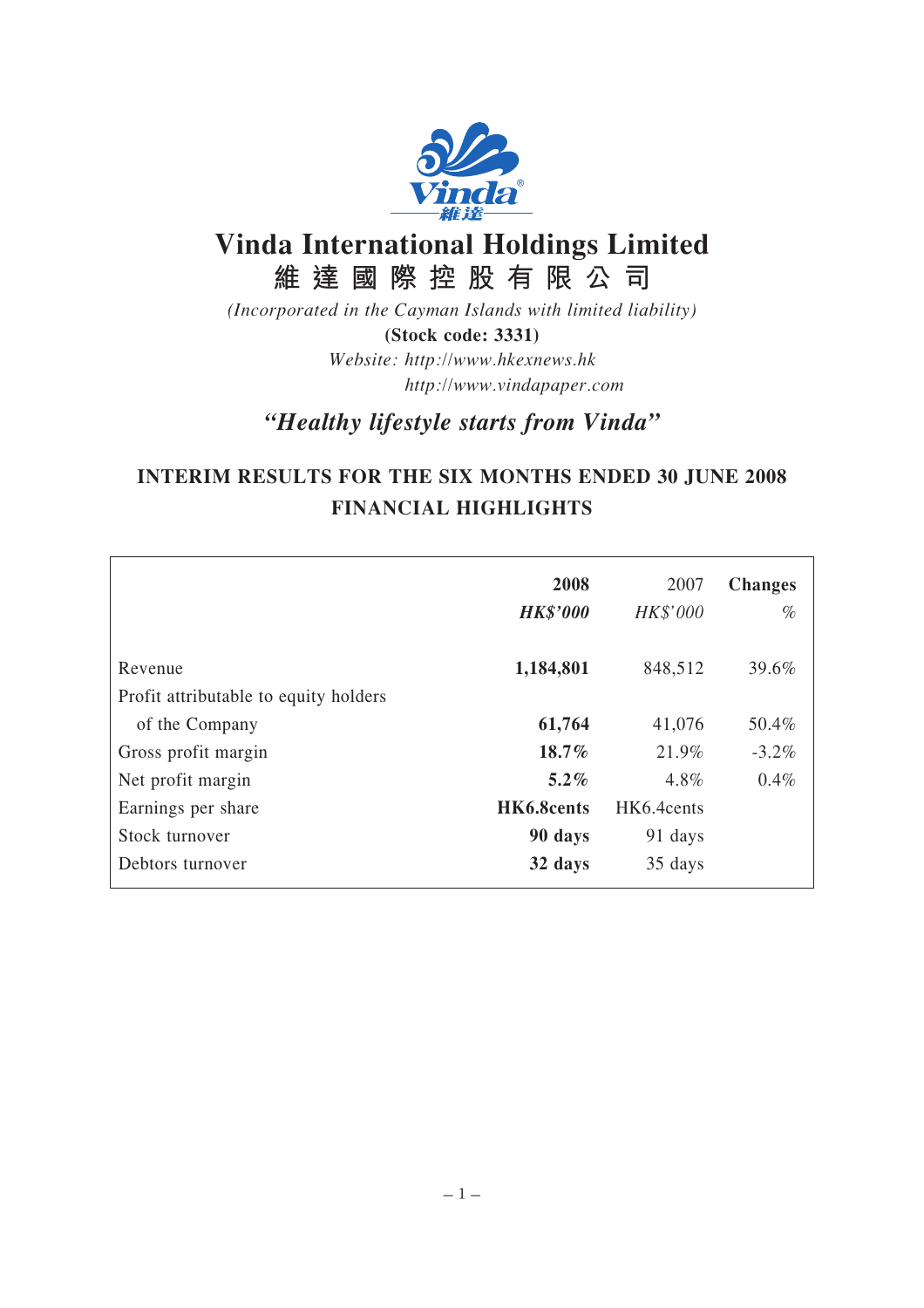### **INTERIM RESULTS**

The Board of Directors (the "Board") of Vinda International Holdings Limited ("Vinda" or the "Company") is pleased to present the unaudited condensed consolidated balance sheet as at 30 June 2008 and the unaudited condensed consolidated profit and loss account, unaudited condensed consolidated cash flow statement and unaudited condensed consolidated statement of changes in equity of the Company and its subsidiaries ("the Group") for the six months ended 30 June 2008 (the "Period"), together with the comparative figures and selected explanatory notes. The unaudited interim financial statements have been reviewed by independent auditors and the Company's audit committee.

|                                                                            |                | <b>Unaudited</b> |                    |
|----------------------------------------------------------------------------|----------------|------------------|--------------------|
|                                                                            |                |                  | For the six months |
|                                                                            |                |                  | ended 30 June      |
|                                                                            |                | 2008             | 2007               |
|                                                                            | <b>Note</b>    | <b>HK\$'000</b>  | HK\$'000           |
| <b>Revenue</b>                                                             | $\overline{4}$ | 1,184,801        | 848,512            |
| Cost of sales                                                              |                | (963,006)        | (662, 734)         |
| <b>Gross profit</b>                                                        |                | 221,795          | 185,778            |
| Selling and marketing costs                                                |                | (81, 551)        | (88,007)           |
| Administrative expenses                                                    |                | (49, 293)        | (32,075)           |
| Other income                                                               |                | 2,281            | 6,572              |
| <b>Operating profit</b>                                                    | 8              | 93,232           | 72,268             |
| Finance income                                                             |                | 1,503            | 3,204              |
| Finance costs                                                              |                | (10, 948)        | (27, 394)          |
| $Finance costs - net$                                                      |                | (9, 445)         | (24, 190)          |
| Proft before income tax                                                    |                | 83,787           | 48,078             |
| Income tax expense                                                         | 9              | (22, 023)        | (7,002)            |
| Profit for the period and attributable<br>to equity holders of the Company |                | 61,764           | 41,076             |
| Earnings per share for profit attributable                                 |                |                  |                    |
| to the equity holders of the Company                                       | 10             |                  |                    |
| — basic                                                                    | 10(a)          | HK6.8cents       | HK6.4cents         |
| - dilutied                                                                 | 10(b)          | HK6.8cents       | HK6.4cents         |
| <b>Dividend</b>                                                            | 11             | 19,885           | 25,000             |
|                                                                            |                |                  |                    |

### **CONDENSED CONSOLIDATED INTERIM INCOME STATEMENT**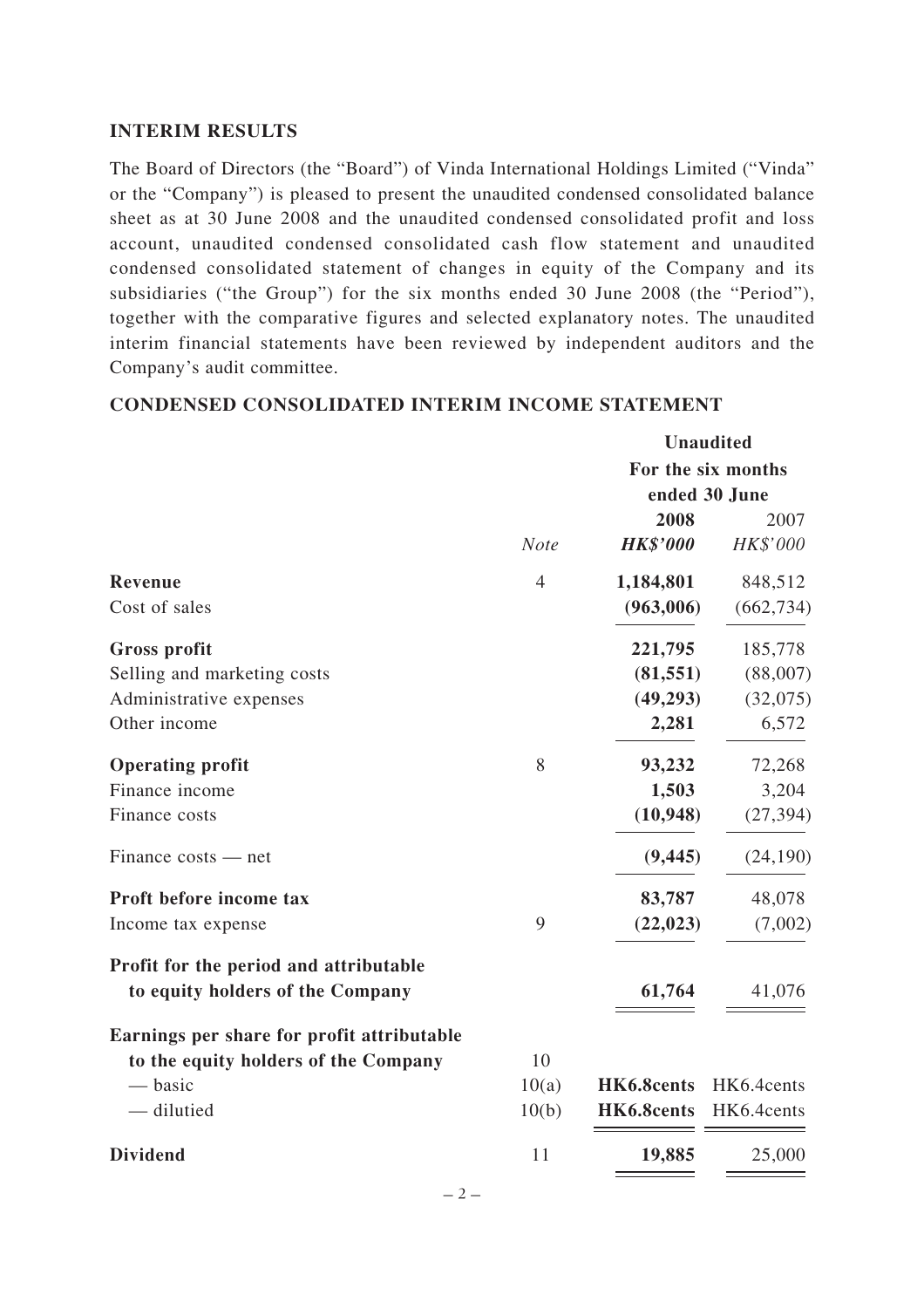## **CONDENSED CONSOLIDATED INTERIM BALANCE SHEET**

|                                          | <b>Unaudited</b> | Audited             |
|------------------------------------------|------------------|---------------------|
|                                          | As at            | As at               |
|                                          |                  | 30 June 31 December |
|                                          | 2008             | 2007                |
| <b>Note</b>                              | <b>HK\$'000</b>  | HK\$'000            |
| <b>ASSETS</b>                            |                  |                     |
| <b>Non-current assets</b>                |                  |                     |
| Property, plant and equipment            | 1,576,284        | 1,391,200           |
| Leasehold land and land use rights       | 119,442          | 95,396              |
| Intangible assets                        | 2,914            | 2,966               |
| Deferred income tax assets               | 33,662           | 31,593              |
| <b>Total non-current assets</b>          | 1,732,302        | 1,521,155           |
| <b>Current assets</b>                    |                  |                     |
| Inventories                              | 462,386          | 501,295             |
| Trade receivables, other receivables     |                  |                     |
| 5<br>and prepayments                     | 265,654          | 245,497             |
| Due from related parties                 | 3,821            | 4,273               |
| Pledged bank deposits                    | 30,757           | 6,707               |
| Derivative financial instruments         | 360              | 132                 |
| Cash and cash equivalents                | 202,069          | 252,081             |
| <b>Total current assets</b>              | 965,047          | 1,009,985           |
| <b>Total assets</b>                      | 2,697,349        | 2,531,140           |
| <b>EQUITY</b>                            |                  |                     |
| Capital and reserves attributable to the |                  |                     |
| Company's equity holders                 |                  |                     |
| Share capital                            | 90,384           | 90,384              |
| Share premium                            | 834,835          | 834,835             |
| Other reserves                           | 682,883          | 541,373             |
| <b>Total equity</b>                      | 1,608,052        | 1,466,592           |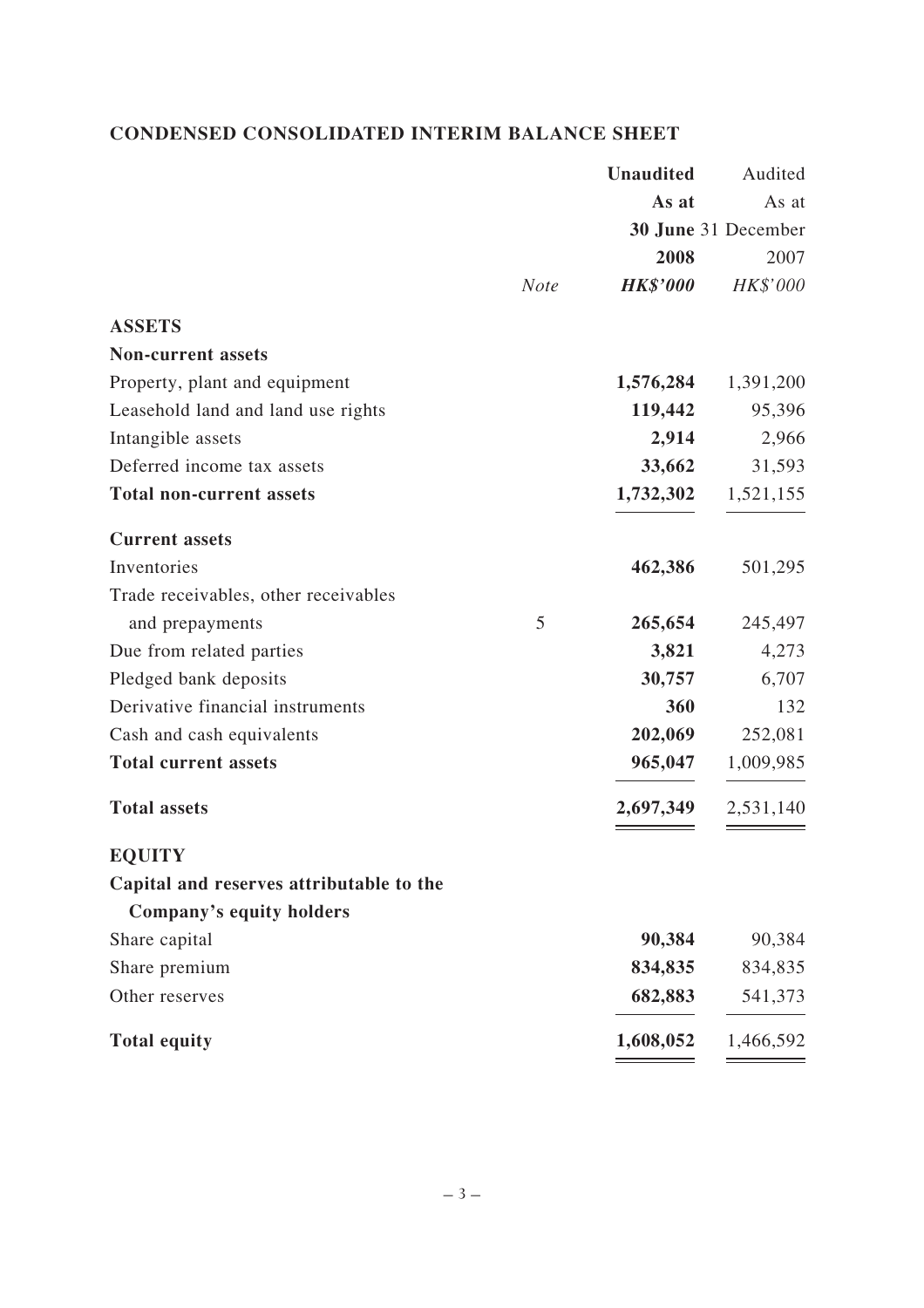## **CONDENSED CONSOLIDATED INTERIM BALANCE SHEET (continued)**

|                                              |             | <b>Unaudited</b> | Audited             |
|----------------------------------------------|-------------|------------------|---------------------|
|                                              |             | As at            | As at               |
|                                              |             |                  | 30 June 31 December |
|                                              |             | 2008             | 2007                |
|                                              | <b>Note</b> | <b>HK\$'000</b>  | HK\$'000            |
| <b>LIABILITIES</b>                           |             |                  |                     |
| <b>Non-current liabilities</b>               |             |                  |                     |
| <b>Borrowings</b>                            | 6           | 280,383          | 308,639             |
| Deferred government grants                   |             | 29,678           | 28,224              |
| Deferred income tax liabilities              |             | 1,419            | 870                 |
| <b>Total non-current liabilities</b>         |             | 311,480          | 337,733             |
| <b>Current liabilities</b>                   |             |                  |                     |
| Trade payables, other payables               |             |                  |                     |
| and accrued expenses                         | 7           | 406,610          | 347,577             |
| Current income tax liabilities               |             | 38,462           | 33,703              |
| <b>Borrowings</b>                            | 6           | 332,745          | 345,535             |
| <b>Total current liabilities</b>             |             | 777,817          | 726,815             |
| <b>Total liabilities</b>                     |             | 1,089,297        | 1,064,548           |
| <b>Total equity and liabilities</b>          |             | 2,697,349        | 2,531,140           |
| Net current assets                           |             | 187,230          | 283,170             |
| <b>Total assets less current liabilities</b> |             | 1,919,532        | 1,804,325           |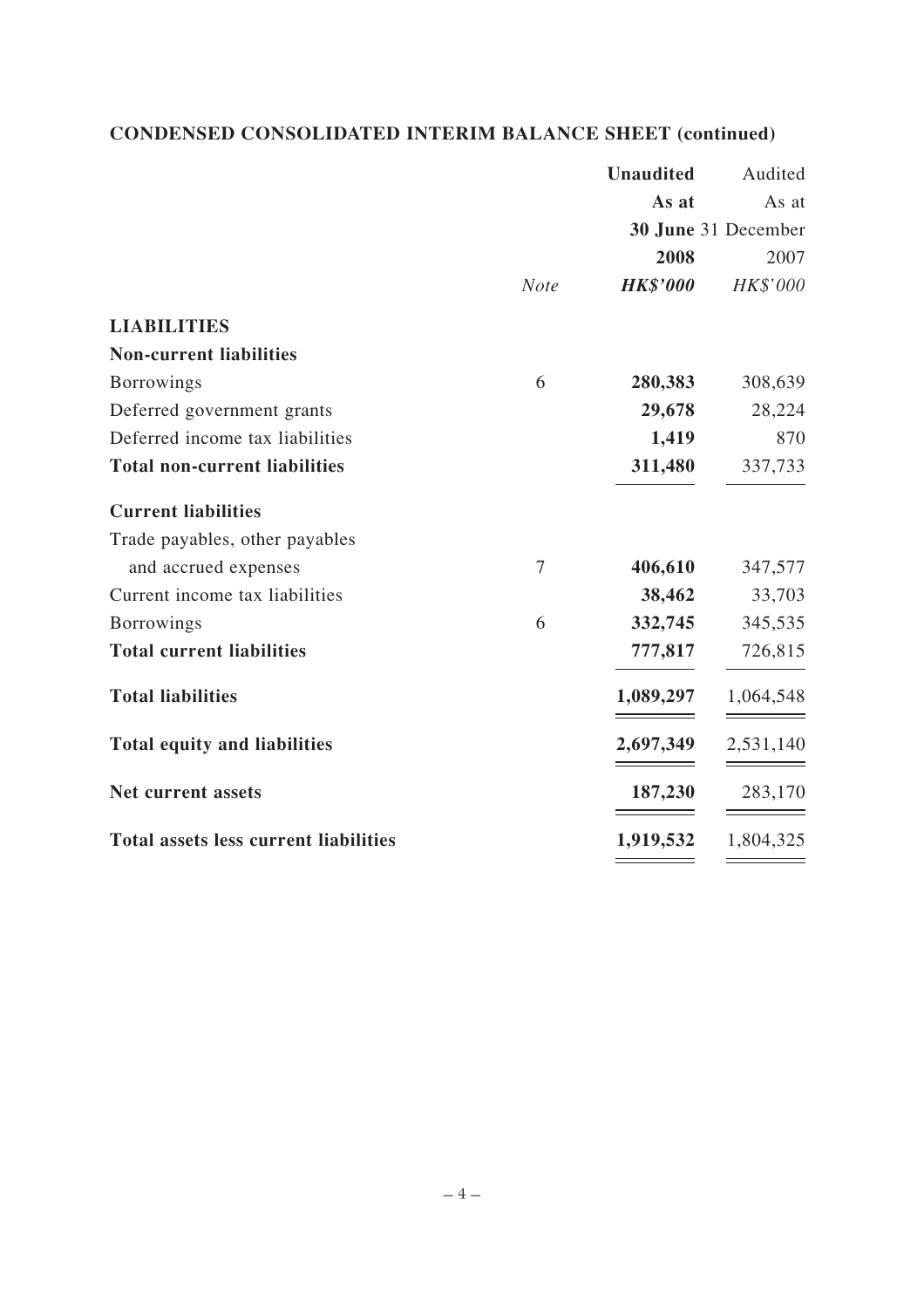## **CONDENSED CONSOLIDATED INTERIM STATEMENTS OF CHANGES IN EQUITY**

|                                                                             | <b>Unaudited</b><br><b>Attributable to equity holders</b> |                |           |              |
|-----------------------------------------------------------------------------|-----------------------------------------------------------|----------------|-----------|--------------|
|                                                                             |                                                           |                |           |              |
|                                                                             |                                                           | of the Company |           |              |
|                                                                             | <b>Share</b>                                              | <b>Share</b>   | Other     |              |
|                                                                             | capital                                                   | premium        | reserves  | <b>Total</b> |
|                                                                             | HK\$'000                                                  | HK\$'000       | HK\$'000  | HK\$'000     |
| <b>Balance as at 1 January 2007</b><br>Income recognised directly in equity | 4,251                                                     | 69,260         | 389,585   | 463,096      |
| - currency translation differences                                          |                                                           |                | 17,865    | 17,865       |
| Profit for the period                                                       |                                                           |                | 41,076    | 41,076       |
| Total recognised income for the<br>six months ended 30 June 2007            |                                                           |                | 58,941    | 58,941       |
| Dividend                                                                    |                                                           | (25,000)       |           | (25,000)     |
| Balance as at 30 June 2007                                                  | 4,251                                                     | 44,260         | 448,526   | 497,037      |
| <b>Balance as at 1 January 2008</b>                                         | 90,384                                                    | 834,835        | 541,373   | 1,466,592    |
| Income recognised directly in equity                                        |                                                           |                |           |              |
| - currency translation differences                                          |                                                           |                | 99,581    | 99,581       |
| Profit for the period                                                       |                                                           |                | 61,764    | 61,764       |
| Total recognised income for the<br>six months ended 30 June 2008            |                                                           |                | 161,345   | 161,345      |
| Dividend                                                                    |                                                           |                | (19, 885) | (19, 885)    |
| Balance as at 30 June 2008                                                  | 90,384                                                    | 834,835        | 682,833   | 1,608,052    |
|                                                                             |                                                           |                |           |              |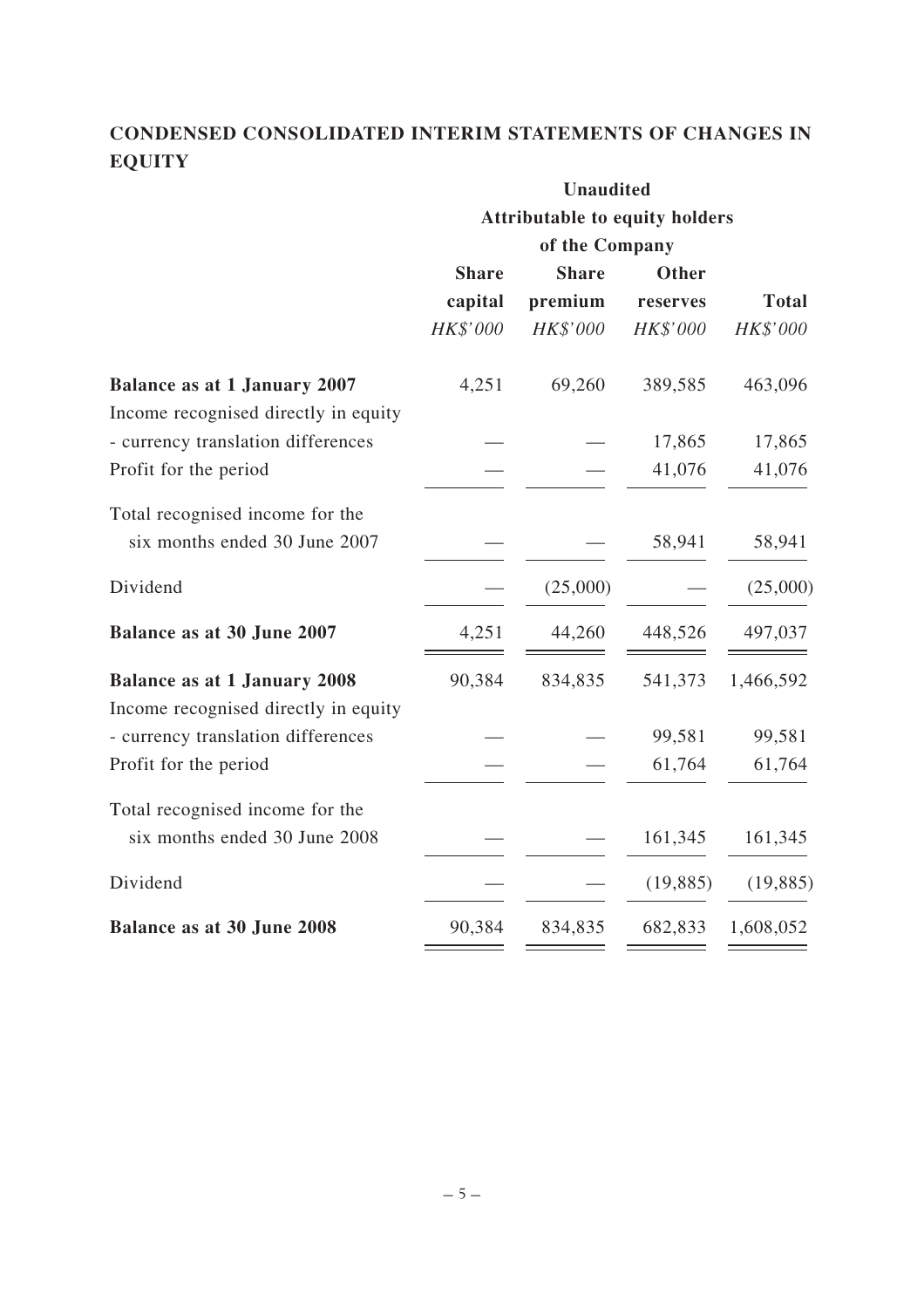## **CONDENSED CONSOLIDATED INTERIM CASH FLOW STATEMENT**

|                                                         | <b>Unaudited</b>   |            |
|---------------------------------------------------------|--------------------|------------|
|                                                         | For the six months |            |
|                                                         | ended 30 June      |            |
|                                                         | 2008               | 2007       |
|                                                         | <b>HK\$'000</b>    | HK\$'000   |
| Cash flows from operating activities:                   |                    |            |
| - continuing operations                                 | 145,218            | 63,171     |
| Cash flows from operating activities - net              | 145,218            | 63,171     |
| Cash flows from investing activities:                   |                    |            |
| - purchases of property, plant and equipment            | (90, 012)          | (143, 454) |
| - proceeds on disposal of property, plant and equipment |                    | 47         |
| - other investing cash flows - net                      | (18,209)           | 6,796      |
| Cash flows from investing activities - net              | (108, 221)         | (136,611)  |
| Cash flows from financing activities:                   |                    |            |
| - dividends paid                                        | (19, 884)          | (31, 013)  |
| - repayments of borrowings                              | (503, 115)         | (893, 918) |
| - proceeds from borrowings                              | 431,049            | 1,054,368  |
| - increase in pledged deposits                          | (24, 051)          | (12, 646)  |
| - initial public offerings expenses                     |                    | (14, 828)  |
| - other finance cash flows - net                        |                    | (200)      |
| Cash flows from financing activities - net              | (116,001)          | 101,673    |
| Net increase in cash and cash equivalents               |                    |            |
| Cash and cash equivalents at beginning of period        | 252,081            | 61,557     |
| Exchange differences                                    | 28,992             | 17,865     |
| Cash and cash equivalents at end of period              | 202,069            | 107,655    |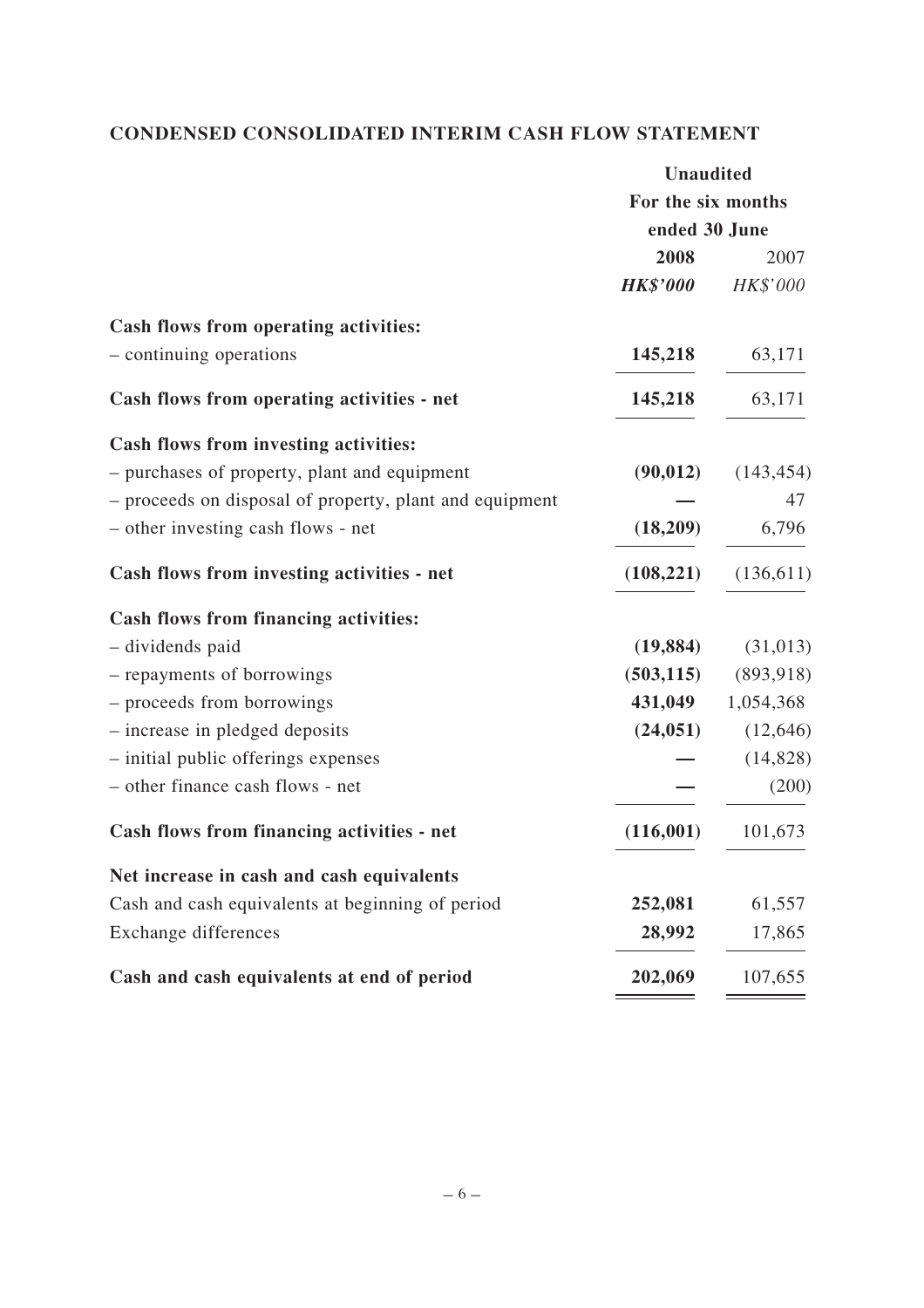## **NOTES TO THE CONDENSED CONSOLIDATED INTERIM FINANCIAL INFORMATION**

#### **1 General information**

Vinda International Holdings Limited (the "Company") was incorporated on 17 August 1999 in the Cayman Islands with limited liability under the Companies Law, Cap 22 (Law 3 of 1961, as consolidated and revised) of the Cayman Islands.

The Company acts as an investment holding company and provides management services to its subsidiaries. The Company and its subsidiaries are collectively referred to as the "Group". The principal activities of the Group are mainly manufacture and sale of household consumable paper.

The Company's shares have been listed on the Stock Exchange of Hong Kong Limited since 10 July 2007.

The address of its registered office is Cricket Square, Hutchins Drive, P.O. Box 2681, Grand Cayman KY1-1111, Cayman Islands.

This condensed consolidated interim financial information was approved for issue on 13 September 2008.

#### **2 Basis of preparation**

This condensed consolidated interim financial information for the six months ended 30 June 2008 has been prepared in accordance with HKAS 34, 'Interim financial reporting'. The condensed consolidated interim financial information should be read in conjunction with the annual financial statements for the year ended 31 December 2007, which have been prepared in accordance with Hong Kong Financial Reporting Standards ("HKFRSs").

#### **3 Accounting policies**

Except as described below, the accounting policies adopted are consistent with those of the annual financial statements for the year ended 31 December 2007, which has been approved by the Board of Directors (the "Board") on 18 April 2008.

The following new interpretations are mandatory for the first time for the financial year beginning 1 January 2008 but are not currently relevant for the Group:

- HK(IFRIC) Int 11, 'HKFRS 2 Group and treasury share transactions'
- HK(IFRIC) Int 12, 'Service concession arrangements'
- HK(IFRIC) Int 14, 'HKAS 19 The limit on a defined benefit asset, minimum funding requirements and their interaction'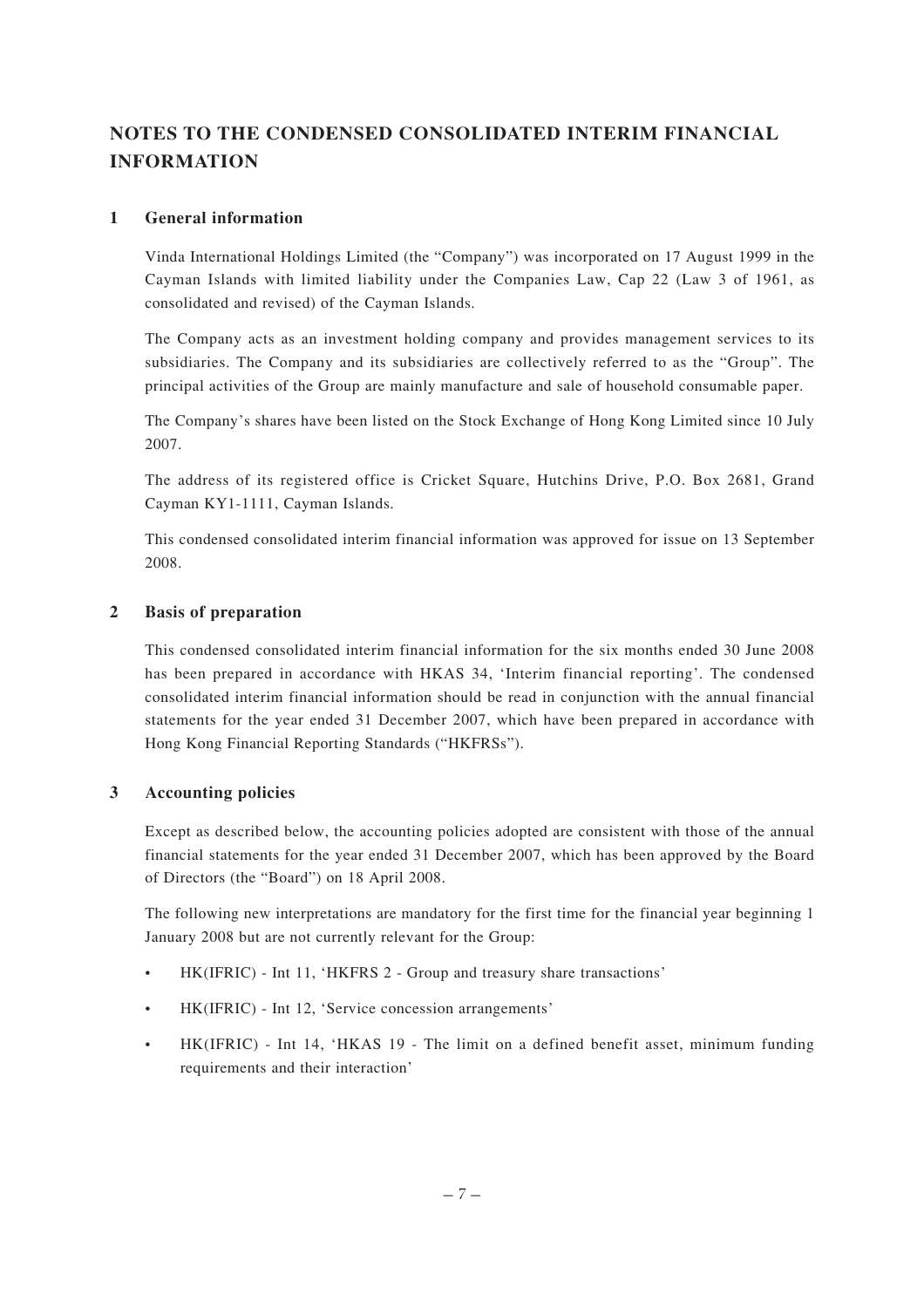#### **3 Accounting policies (continued)**

The following new standards, amendments to standards and interpretations have been issued but are not effective for the financial year beginning 1 January 2008 and have not been early adopted:

- HKFRS 8, 'Operating segments', effective for annual periods beginning on or after 1 January 2009.
- HKAS 23 (amendment), 'Borrowing costs', effective for annual periods beginning on or after 1 January 2009.
- HKFRS 2 (amendment) 'Share-based payment', effective for annual periods beginning on or after 1 January 2009.
- HKFRS 3 (amendment), 'Business combinations' and consequential amendments to HKAS 27, 'Consolidated and separate financial statements', HKAS 28, 'Investments in associates' and HKAS 31, 'Interests in joint ventures', effective prospectively to business combinations for which the acquisition date is on or after the beginning of the first annual reporting period beginning on or after 1 July 2009.
- HKAS 1 (amendment), 'Presentation of financial statements', effective for annual periods beginning on or after 1 January 2009.
- HKAS 32 (amendment), 'Financial instruments: presentation', and consequential amendments to HKAS 1, 'Presentation of financial statements', effective for annual periods beginning on or after 1 January 2009.
- HK(IFRIC) Int 13, 'Customer loyalty programmes', effective for annual periods beginning on or after 1 July 2008.
- HK(IFRIC) Int 15, 'Agreements for the Construction of Real Estate', effective for annual periods beginning on or after 1 January 2009.
- HK(IFRIC) Int 16, 'Hedges of a Net Investment in a Foreign Operation', effective for annual periods beginning on or after 1 October 2008.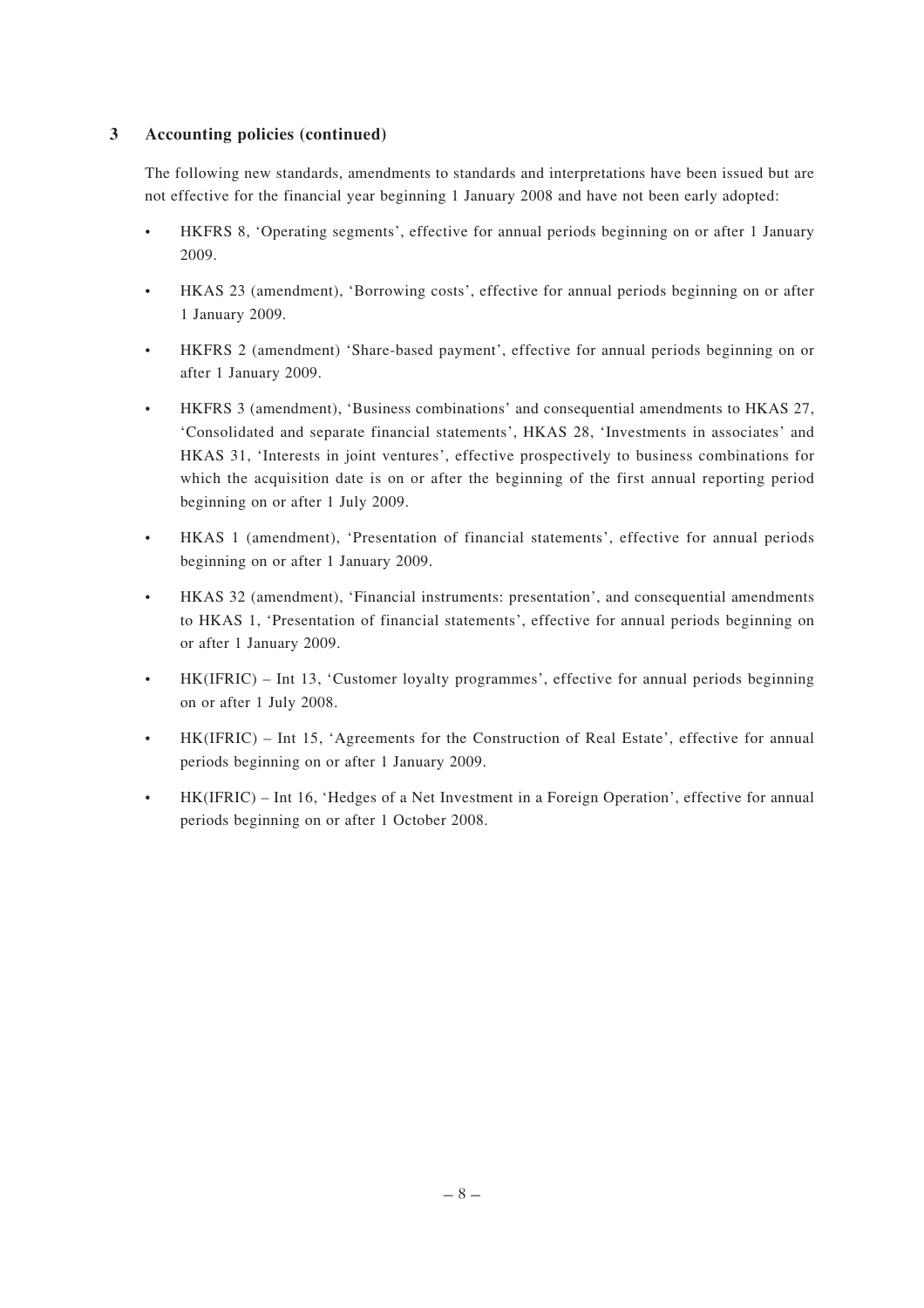#### **4 Segment information**

The Group is principally engaged in the manufacture and sales of household consumable paper. Revenue is analysed as follows:

| <b>Unaudited</b><br>For the six months<br>ended 30 June |         |                 |          |
|---------------------------------------------------------|---------|-----------------|----------|
|                                                         |         | 2008            | 2007     |
|                                                         |         | <b>HK\$'000</b> | HK\$'000 |
| 1,114,914                                               | 803,154 |                 |          |
| 69,887                                                  | 45,358  |                 |          |
| 1,184,801                                               | 848,512 |                 |          |
|                                                         |         |                 |          |

The Group is principally engaged in a single business segment. More than 85% of the Group's turnover and operating profit is earned within the People's Republic of China (the "PRC") for the six months ended 30 June 2008 and all major operating assets of the Group are located in the PRC. Therefore, no business segment or geographical segment is presented.

#### **5 Trade receivables, other receivables and prepayments**

|                   | <b>Unaudited</b> | Audited     |
|-------------------|------------------|-------------|
|                   | As at            | As at       |
|                   | 30 June          | 31 December |
|                   | 2008             | 2007        |
|                   | <b>HK\$'000</b>  | HK\$'000    |
| Trade receivables | 213,536          | 192,163     |
| Other receivables | 28,052           | 40,258      |
| Notes receivable  | 1,132            | 2,889       |
| Prepayments       | 22,934           | 10,187      |
|                   | 265,654          | 245,497     |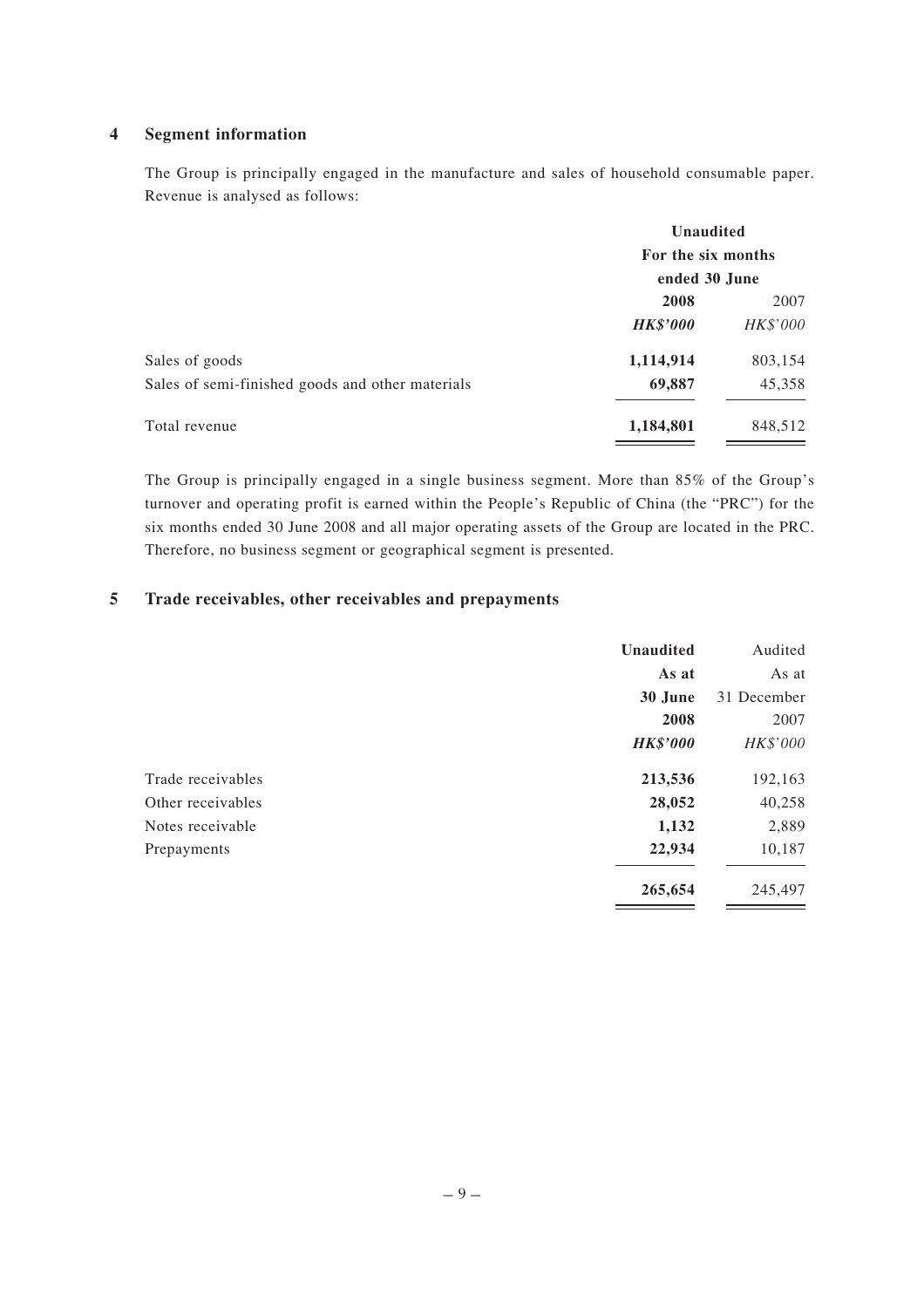## **5 Trade receivables, other receivables and prepayments (continued)**

The majority of the Group's sales is with credit terms ranging from 30 to 90 days. Ageing analysis of the trade receivables (including amounts due from related parties of trading in nature) were as follows:

|      | Audited                                                                                |
|------|----------------------------------------------------------------------------------------|
|      | As at                                                                                  |
|      | 31 December                                                                            |
| 2008 | 2007                                                                                   |
|      | HK\$'000                                                                               |
|      |                                                                                        |
|      | 183,276                                                                                |
|      | 8,792                                                                                  |
| 402  | 95                                                                                     |
|      | 192,163                                                                                |
|      | <b>Unaudited</b><br>As at<br>30 June<br><b>HK\$'000</b><br>208,549<br>4,585<br>213,536 |

#### **6 Borrowings**

|             | <b>Unaudited</b> | Audited     |
|-------------|------------------|-------------|
|             | As at            | As at       |
|             | 30 June          | 31 December |
|             | 2008             | 2007        |
|             | <b>HK\$'000</b>  | HK\$'000    |
| Non-current | 280,383          | 308,639     |
| Current     | 332,745          | 345,535     |
|             | 613,128          | 654,174     |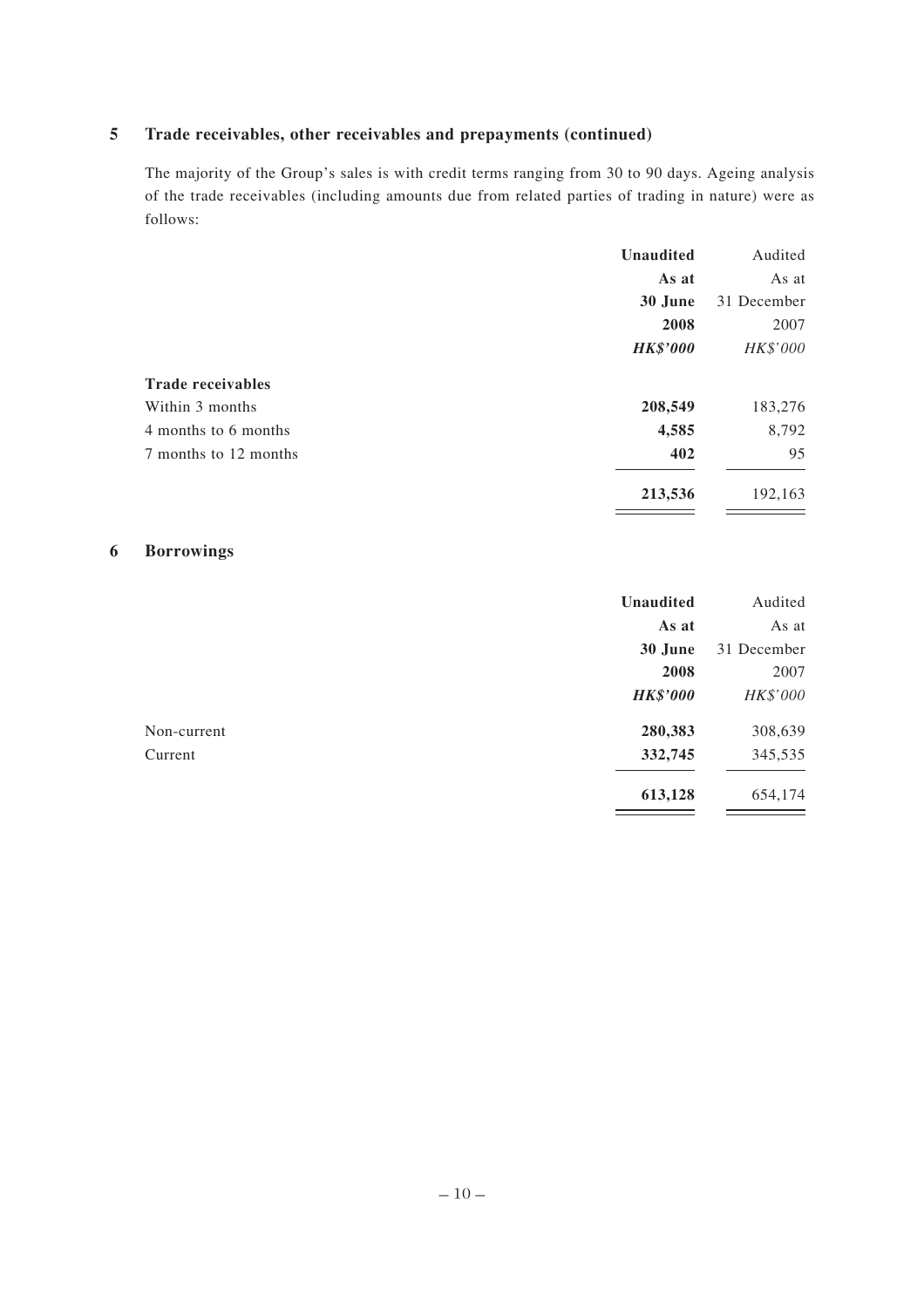#### **6 Borrowings (continued)**

Movements in borrowings are analysed as follows:

|                                       | <b>Unaudited</b> |
|---------------------------------------|------------------|
|                                       | HK\$'000         |
| For the six months ended 30 June 2007 |                  |
| Opening amount as at 1 January 2007   | 927,762          |
| New borrowings                        | 1,054,368        |
| Repayments of borrowings              | (893, 917)       |
| Exchange differences                  | 31,278           |
| Closing amount as at 30 June 2007     | 1,119,491        |
| For the six months ended 30 June 2008 |                  |
| Opening amount as at 1 January 2008   | 654,174          |
| New borrowings                        | 431,049          |
| Repayments of borrowings              | (503, 115)       |
| Exchange differences                  | 31,020           |
| Closing amount as at 30 June 2008     | 613,128          |

Interest expense on borrowings and loans for the six months ended 30 June 2008 amounted to approximately HK\$ 28,119,000 (six months ended 30 June 2007: approximately HK\$ 31,934,000).

#### **7 Trade payables, other payables and accrued expenses**

|                  | <b>Unaudited</b> | Audited     |
|------------------|------------------|-------------|
|                  | As at            | As at       |
|                  | 30 June          | 31 December |
|                  | 2008             | 2007        |
|                  | <b>HK\$'000</b>  | HK\$'000    |
| Trade payables   | 220,726          | 146,938     |
| Other payables   | 132,960          | 148,274     |
| Accrued expenses | 52,924           | 52,365      |
|                  | 406,610          | 347,577     |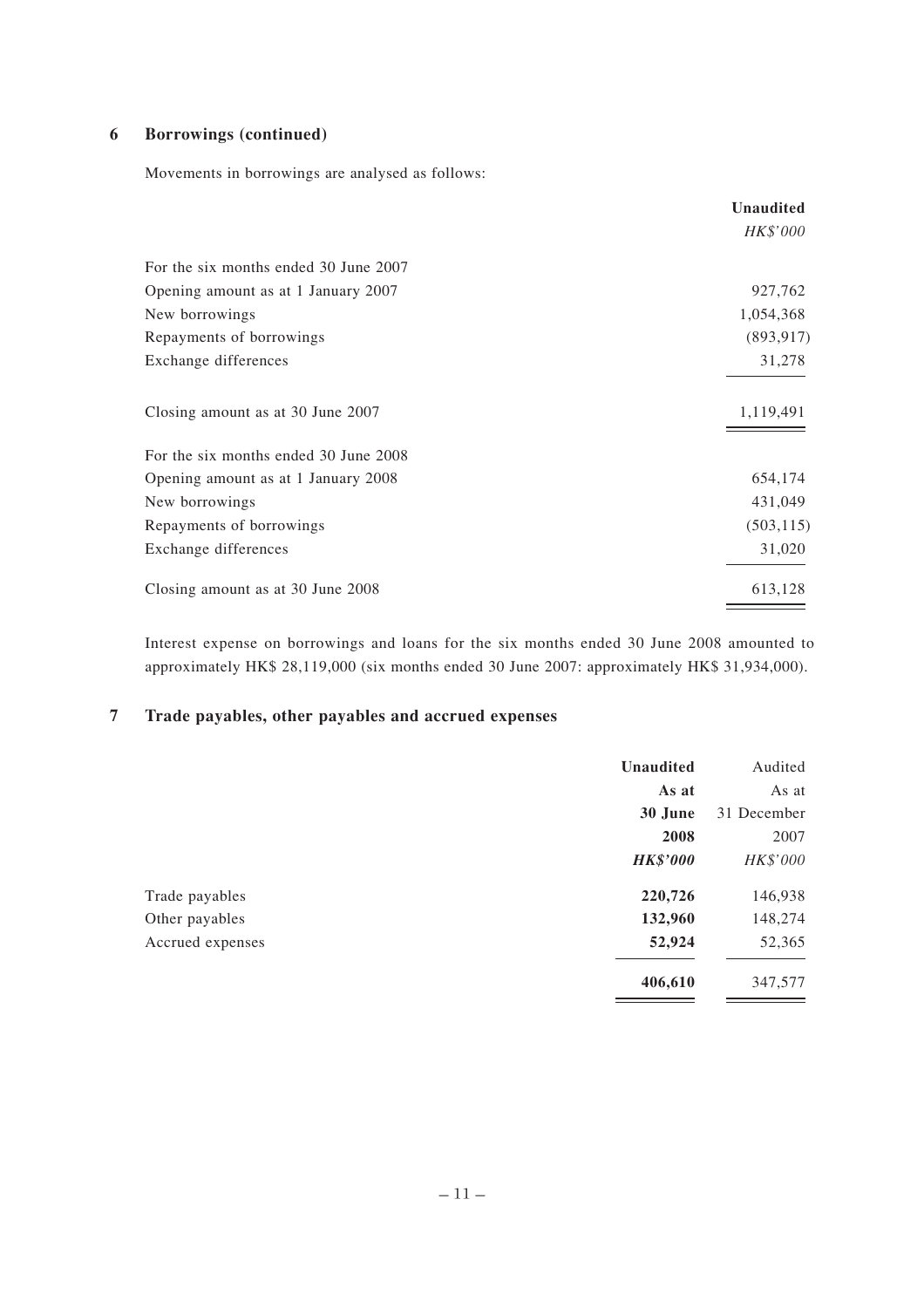#### **7 Trade payables, other payables and accrued expenses (continued)**

Ageing analysis of trade payables as at 30 June 2008 and 31 December 2007(including amounts due to related parties of trading in nature) were as follows:

|                       | <b>Unaudited</b> | Audited     |
|-----------------------|------------------|-------------|
|                       | As at            | As at       |
|                       | 30 June          | 31 December |
|                       | 2008             | 2007        |
|                       | <b>HK\$'000</b>  | HK\$'000    |
| Trade payables        |                  |             |
| Within 3 months       | 179,687          | 127,862     |
| 4 months to 6 months  | 18,869           | 16,136      |
| 7 months to 12 months | 13,554           | 113         |
| 1 year to 2 years     | 5,925            | 1,193       |
| 2 years to 3 years    | 1,057            | 63          |
| Over 3 years          | 1,634            | 1,571       |
|                       | 220,726          | 146,938     |

#### **8 Operating profit**

The following items have been charged / (credited) to the operating profit during the six months ended 30 June 2008 and 2007:

|                                                                         | <b>Unaudited</b><br>For the six months<br>ended 30 June |          |
|-------------------------------------------------------------------------|---------------------------------------------------------|----------|
|                                                                         |                                                         |          |
|                                                                         |                                                         |          |
|                                                                         | 2008                                                    | 2007     |
|                                                                         | <b>HK\$'000</b>                                         | HK\$'000 |
| Government grants for reinvestment $(a)$                                |                                                         | (4,987)  |
| Amortisation of deferred government grants                              | (541)                                                   | (382)    |
| Gain on derivative financial instruments                                | (522)                                                   | (194)    |
| Foreign exchange gain, net                                              | (1,951)                                                 | (966)    |
| Provision for / (write-back) of provision for impairment of receivables | 789                                                     | (865)    |
| Write-back of provision for impairment of inventories                   | (188)                                                   | (308)    |
| Depreciation of Property, plant and equipment                           | 45,739                                                  | 30,235   |
| Amortisation of intangible assets                                       | 150                                                     | 137      |
| Amortisation of leasehold land and land use rights                      | 1,488                                                   | 1,145    |
| Loss on disposal of property, plant and equipment                       |                                                         | 835      |

(a) In 2007, Vinda Paper (Guangdong) Company Limited ("Vinda Paper (Guangdong)") appropriated dividends to Forton Enterprises Limited ("Forton Enterprises") with a total amount of approximately RMB 14,956,000 (equivalent to approximately HK\$15,168,000) and Forton Enterprises reinvested in Vinda Paper (Guangdong) by using the same dividends appropriated from Vinda Paper (Guangdong). Accordingly, Forton Enterprises received government grants amounting to approximately RMB 4,917,000 (equivalent to approximately HK\$ 4,987,000) from the PRC local tax bureau in July 2007.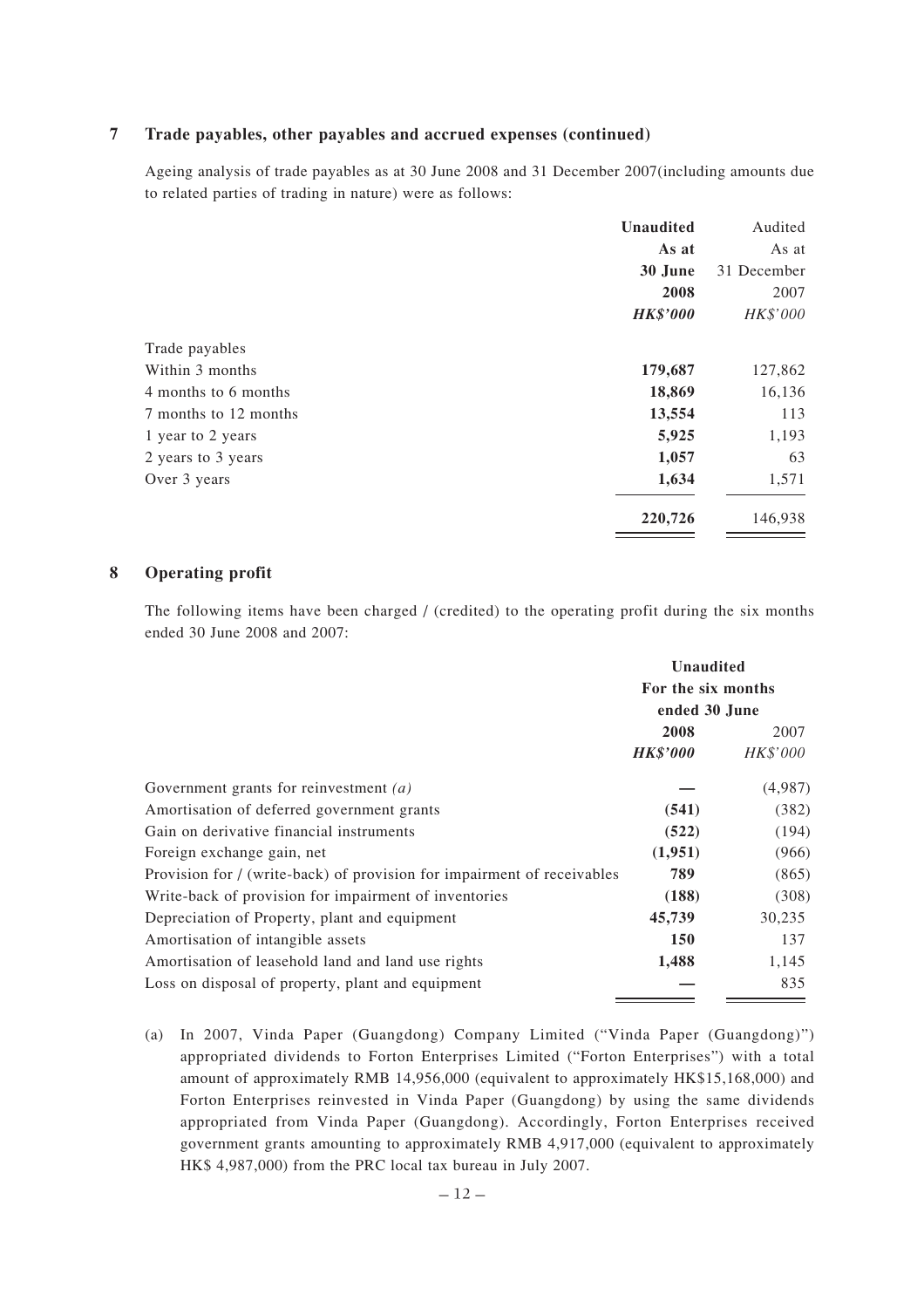#### **9 Income taxes**

Hong Kong profits tax has been provided at the rate of 16.5% (six months ended 30 June 2007: 17.5%) on the estimated assessable profit for the year. Taxation on overseas profits has been calculated on the estimated assessable profit for the year at the rates of taxation prevailing in the countries or regions in which the Group operates.

| <b>Unaudited</b><br>For the six months<br>ended 30 June |          |                 |          |
|---------------------------------------------------------|----------|-----------------|----------|
|                                                         |          | 2008            | 2007     |
|                                                         |          | <b>HK\$'000</b> | HK\$'000 |
|                                                         |          |                 |          |
| 2,553                                                   | 4,400    |                 |          |
| 20,291                                                  | 4,161    |                 |          |
| (821)                                                   | (1, 559) |                 |          |
| 22,023                                                  | 7,002    |                 |          |
|                                                         |          |                 |          |

#### **10 Earnings per share**

#### **(a) Basic**

Basic earnings per share is calculated by dividing the profit attributable to equity holders of the Company by the weighted average numbers of ordinary shares in issue during the period.

|                                                      | <b>Unaudited</b><br>For the six months<br>ended 30 June |             |
|------------------------------------------------------|---------------------------------------------------------|-------------|
|                                                      |                                                         |             |
|                                                      | 2008                                                    | 2007        |
|                                                      | <b>HK\$'000</b>                                         | HK\$'000    |
| Profit attributable to equity holders of the Company | 61,764                                                  | 41,076      |
| Weighted average number of ordinary shares in issue  | 903,841,686                                             | 637,621,680 |
| Basic earnings per share                             | HK6.8cents                                              | HK6.4cents  |

On 10 July 2007, a total of 595,113,568 new ordinary shares of HK\$0.10 each were issued and allotted to the then equity shareholders of the Company (namely Fu An, Lee Der Fung, Cathay Paper Limited, SCA Hygiene and ML GCRE) in proportion to their respective shareholdings, by the capitalisation and application of HK\$59,511,357 from the share premium account as payment in full of 595,113,568 shares at par value (the ''Capitalisation Issue'').

In determining the weighted average number of ordinary shares in issue for the period ended 30 June 2007, a total of 595,113,568 ordinary shares adjusted for the Capitalisation Issue were deemed to be in issue since 1 January 2007.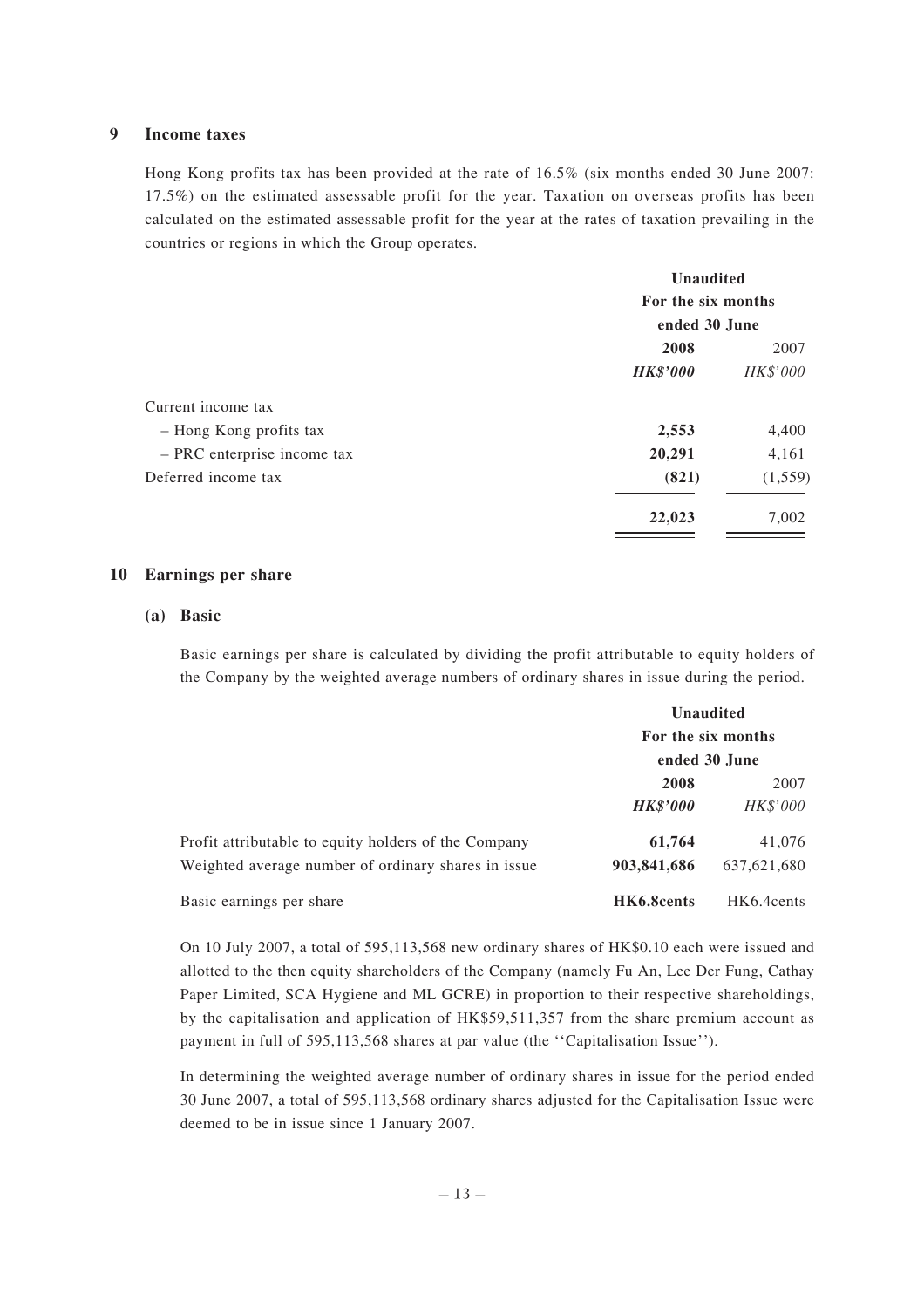#### **10 Earnings per share (continued)**

#### **(b) Diluted**

Diluted earnings per share is calculated by adjusting the weighted average number of ordinary shares outstanding to assume conversion of all diluted potential ordinary sharers.

The diluted earnings per share for six months ended 30 June 2008 is the same as the basic earnings per share as the Company has no potential dilutive ordinary shares outstanding as at 30 June 2008.

#### **11 Dividends**

On 26 March 2007, the Board of Directors proposed a final dividend in respect of the year ended 31 December 2006 of HK\$ 25,000,000, representing HK\$ 0.59 per ordinary share. Such dividend was paid in June 2007.

On 27 May 2008, the Board of Directors proposed a dividend in respect of the year ended 31 December 2007 of HK\$ 19,884,517, representing HK\$ 0.022 per ordinary share. The dividend was paid in June 2008.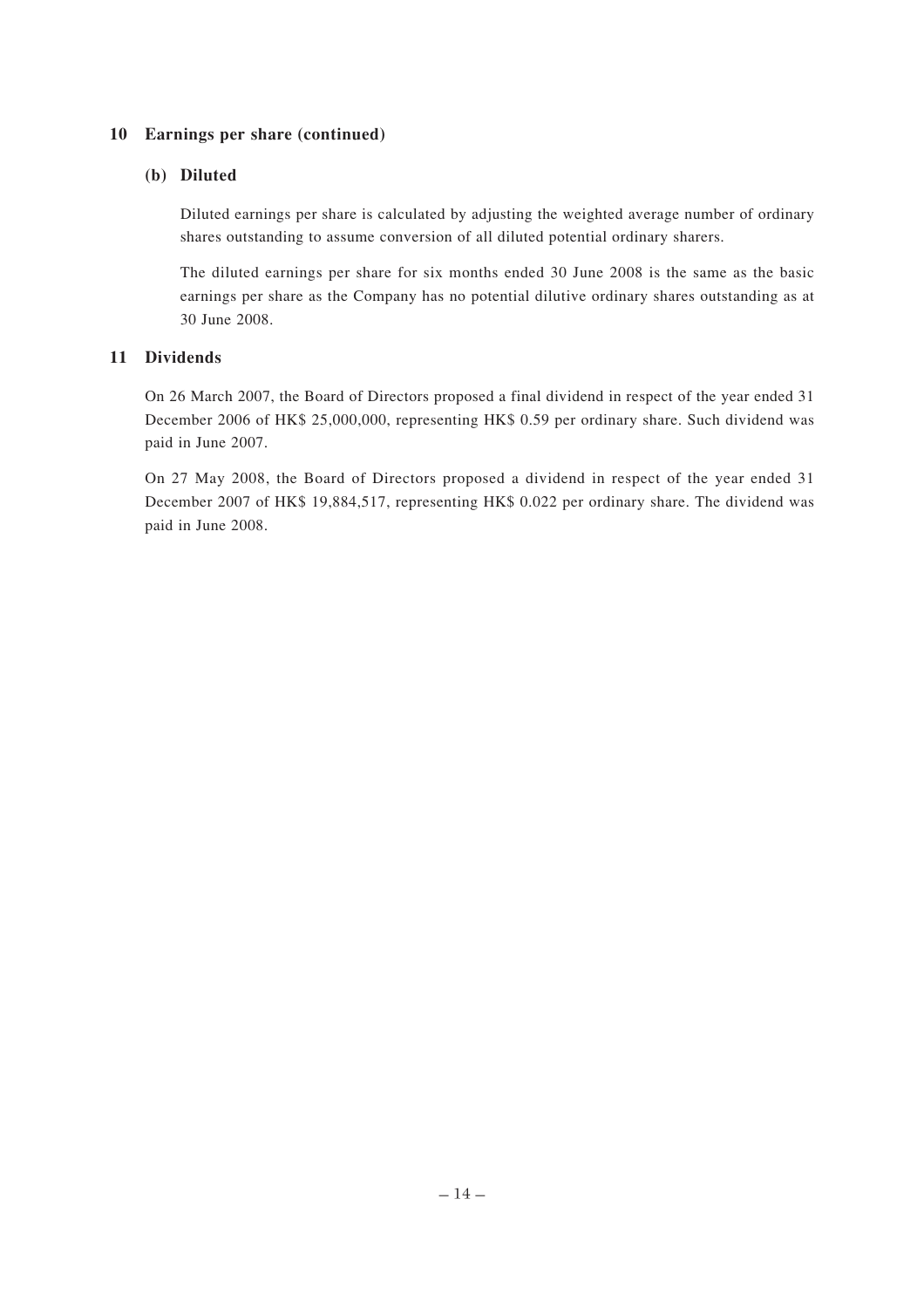## **MANAGEMENT DISCUSSION AND ANALYSIS**

## **BUSINESS REVIEW**

The first half of 2008 was a period full of challenges. At the beginning of the year, the central and western regions of China experienced the worst snowstorm in 50 years, followed by a massive earthquake that hit Wenchuan County of Sichuan Province on 12 May, and widespread flooding in mid to late June brought by heavy rainstorms in Guangdong and Guangxi provinces. All these have affected China's business environment. Nevertheless, Vinda International still managed to generate record-high revenue for the Period, posting handsome growth in profits. Despite numerous challenges, Vinda's competitive advantages and the concerted efforts of our staff had made the satisfactory operation results possible.

Although instances of natural disasters in China, which occurred during the Period, did affect production at the Group's production bases in Hubei, Sichuan and Guangdong, the overall production volume of the Group still grew by 22.93% and revenue rose by 39.6% to HK\$1,185 million as a result of increased sales volume and prices.

During the Period, the Group also achieved quantum progress in enhancing production capacity and furthering market penetration. In March, construction began at the new production base in Longyou, Zhejiang Province, and the construction project concerning additional production capacity in Jiangmen, Guangdong Province, also progressed smoothly. All members of staff in the production, technical and management teams were well-equipped to make the best preparation for production, and the preset timetable for an adjustment test and pilot production was unaffected despite the unstable climate.

On the new equipment's gradual commission and commencement of production there, production volume will increase further during the second half of the year. The total annual production capacity of the Group is expected to reach 300,000 tonnes by the end of December 2008. It is believed that we should continue to expand our production capacity so as to stay competitive.

During the Period under review, the Group raised the price of various products considerably and effectively transferred part of the pressure of increased raw materials costs. During the first half of the year, the proportion of high gross profit products in sales was 33.3%, increased by 0.1% when compared with the same period of 2007 (2007: 33.2%), while the proportion of the Group's toilet tissue paper rolls in sales was 60.8%, fell by 0.7% year-on-year (2007: 61.5%). Along with the rapid expansion of sales of the group, products with higher profit margin managed to keep or slightly increase its weight. Product mix is an important factor driving profitability. The Group will continue to improve it with diligent efforts.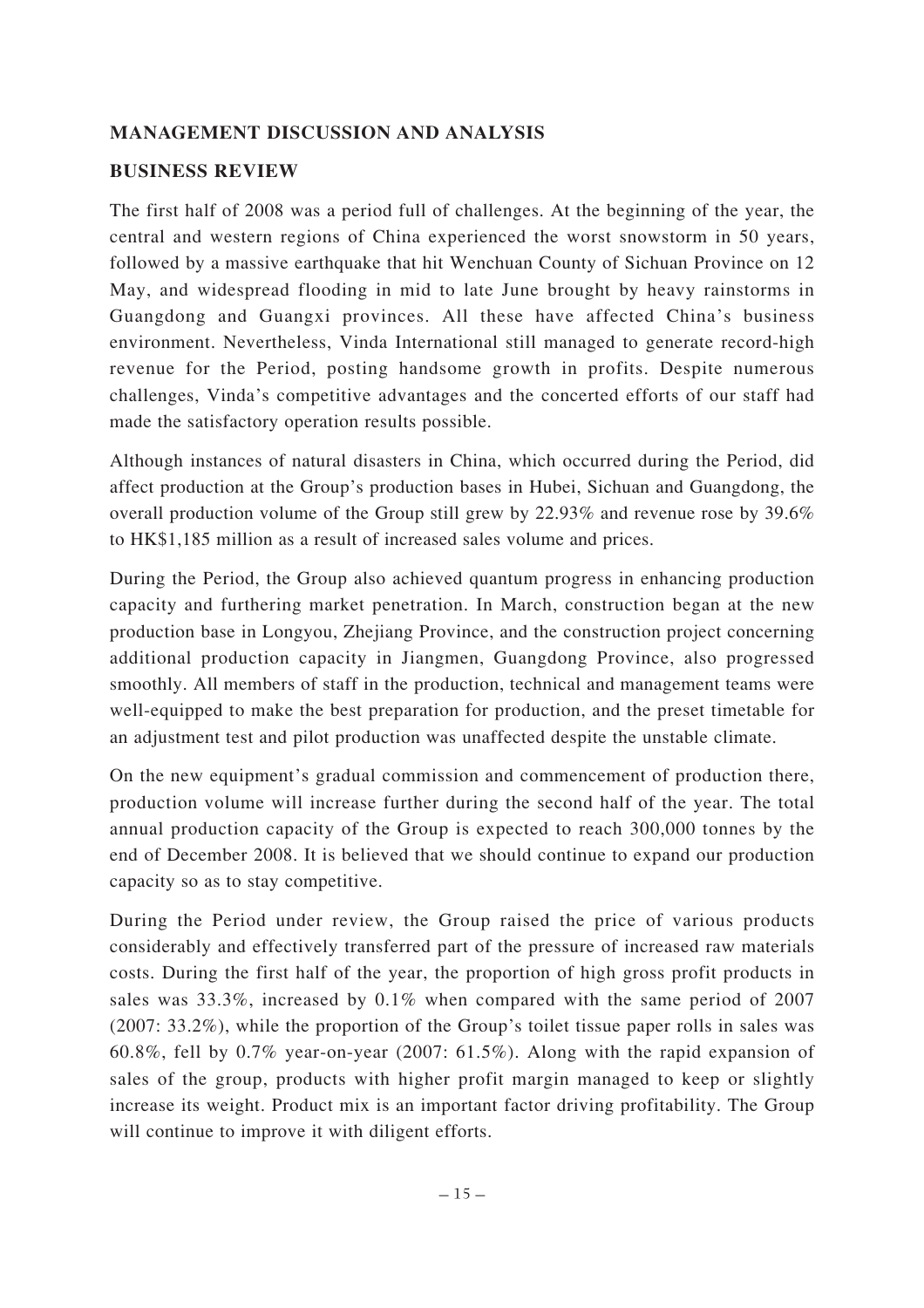## **Future Prospects**

Although the world economy was plagued by uncertainties as a result of the persistently high oil prices, the subprime mortgage crisis and continuing inflation during the first half of 2008, these economic factors were not completely reflected in China. We predict that the economy of China will slow down but will not be stagnant at all. Driven by urbanization, industrialization and further opening of markets, the economic giant with a huge population will continue to maintain reasonable growth, and there will still be ample room for further growth in the household paper consumption market of China.

As regards raw materials, with the continuous rise in the past years, the price rise of wood pulp has shown signs of slowdown and even downward trend. Transactions in the commodity market indicate that pulp price may enter a phase of adjustment. Looking forward, we shall establish a balanced business scale, a production base compatible with distribution and a supply centre in order to capture more business opportunities for development. As such, the Group will focus on the implementation of the following strategies in the second half of the year:

- Make persistent efforts in market development. Markets are the soil beds of products. The Group will focus on maintaining the speed of market expansion and market shares before the price rise and on this basis enhance market development in the Eastern China as well as Hong Kong and Macau. Meanwhile, the Group will expand the export market through cooperation with key major customers and commercial customers of multinational companies to carry out central purchase.
- Continue to adopt technology innovations and increase production efficiency. Technology innovation is the driving force for the continuous progress of enterprises. We shall continue to enhance product quality, increase operation efficiency of equipment and reduce wastage of materials through the innovations of proprietary technology.
- Continue to implement the strategy of human resource development and create an excellent corporate culture environment. For the provision of more staff development opportunities and to encourage more personal progress and diligent efforts, the Group will continue to implement the development strategy of internal training and promotion and the absorption of external talents, while maintaining a healthy and harmonious working environment and a corporate culture atmosphere with autonomy, innovations and team spirit for staff.

Through product mix optimization, increase in production capacity, an excellent management team and brand advantages, we have full confidence in the Group's development in the second half of the year, and we will implement the development plan step by step to consolidate the leading position of the Group in the domestic household paper sector.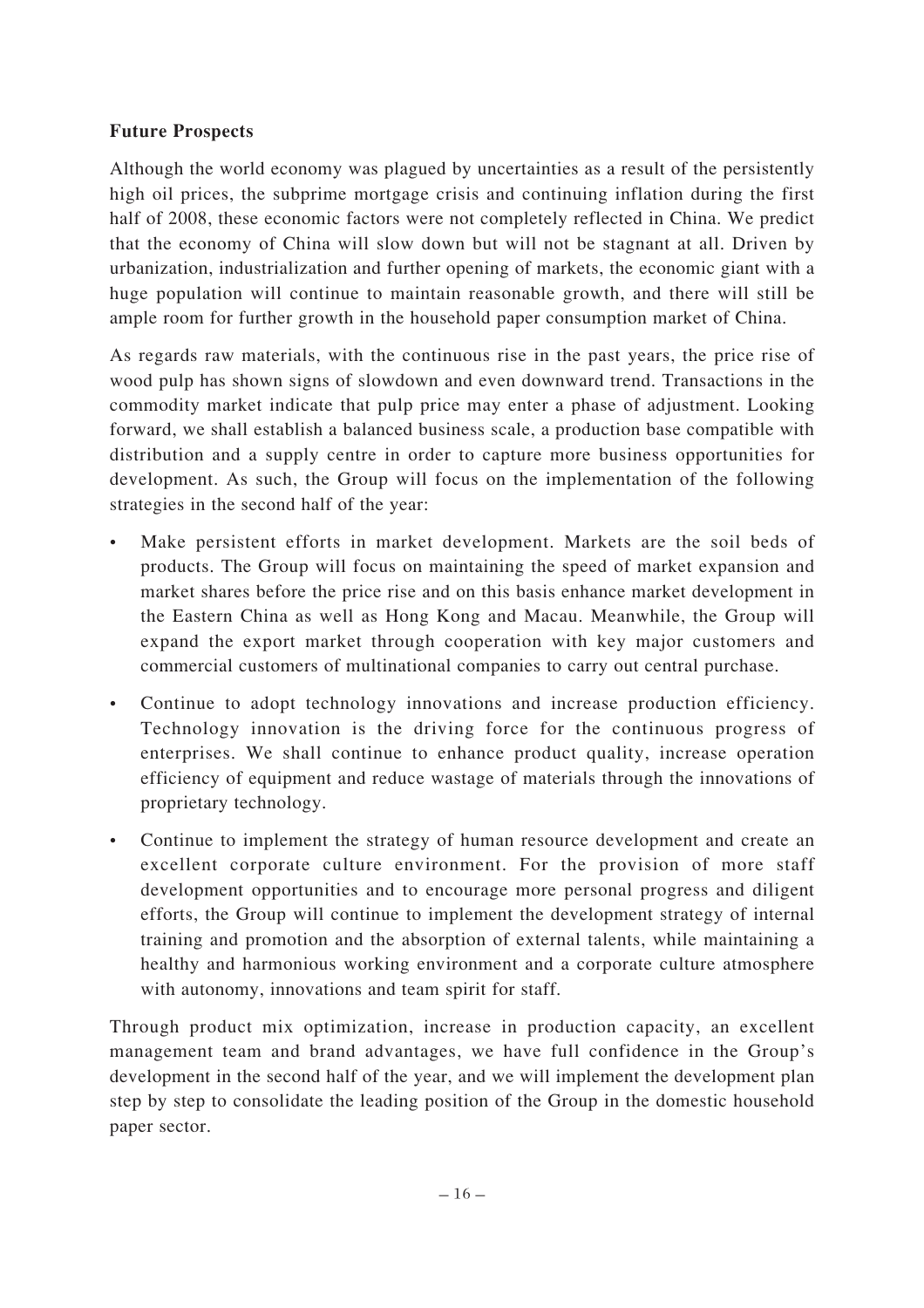## **Liquidity, financial resources and bank loans**

The Group's financial position remained healthy. As at 30 June 2008, the Group's bank and cash balances (including pledged bank deposits of approximately HK\$30,757,000 (31 December 2007 : approximately HK\$6,707,000)) amounted to approximately HK\$232,826,000 (31 December 2007: HK\$258,788,000), and short-term and long-term loans in aggregate amounted to approximately HK\$613,128,000 (31 December 2007: approximately HK\$654,174,000). The annual interest rates of bank loans ranged from approximately 3.96% to 8.51%.

As at 30 June 2008, the gross gearing ratio was approximately 38.1% (31 December 2007: 44.6%), which was calculated on the basis of the amount of total borrowings as a percentage of the total shareholders' equity. The net gearing ratio, which was calculated on the basis of the amount of total borrowings less bank balances and cash, and restricted deposits as a percentage of the total shareholders' equity, was approximately 23.6% (31 December 2007: 27%).

## **Foreign Exchange Risks**

The majority of Group's sales revenue and purchases of auxiliary materials are made in the PRC and denominated and settled in RMB, while the majority of key raw materials are imported and paid in US dollar. A significant part of the Group's capital expenditure are payable in Japanese yen in respect of imported machinery. Foreign exchange risks were mainly resulted from future business transactions, recognized assets and liabilities denominated in currencies other than the functional currencies of the entities. As at 30 June 2008, the Group had no regular and existing hedging policies.

## **Human Resources and Management**

Employees are the most important capital of the Company. Our excellent performance was the result of not only our dedication, but also our non-duplicable corporate culture and values, of a stable, experienced and diligent management team and a team of active and conscientious staff.

As at 30 June 2008, the Group had 4,413 full-time staff. To maintain the employees' ability to acquire new knowledge and further unlock their potential, the Company organized a series of job-related vocational training, Vinda Sports Day, and external training activities, among others, during the first half of the year. The activities were designed to strengthen continued team unity and maintain the vigour and progress of the organization.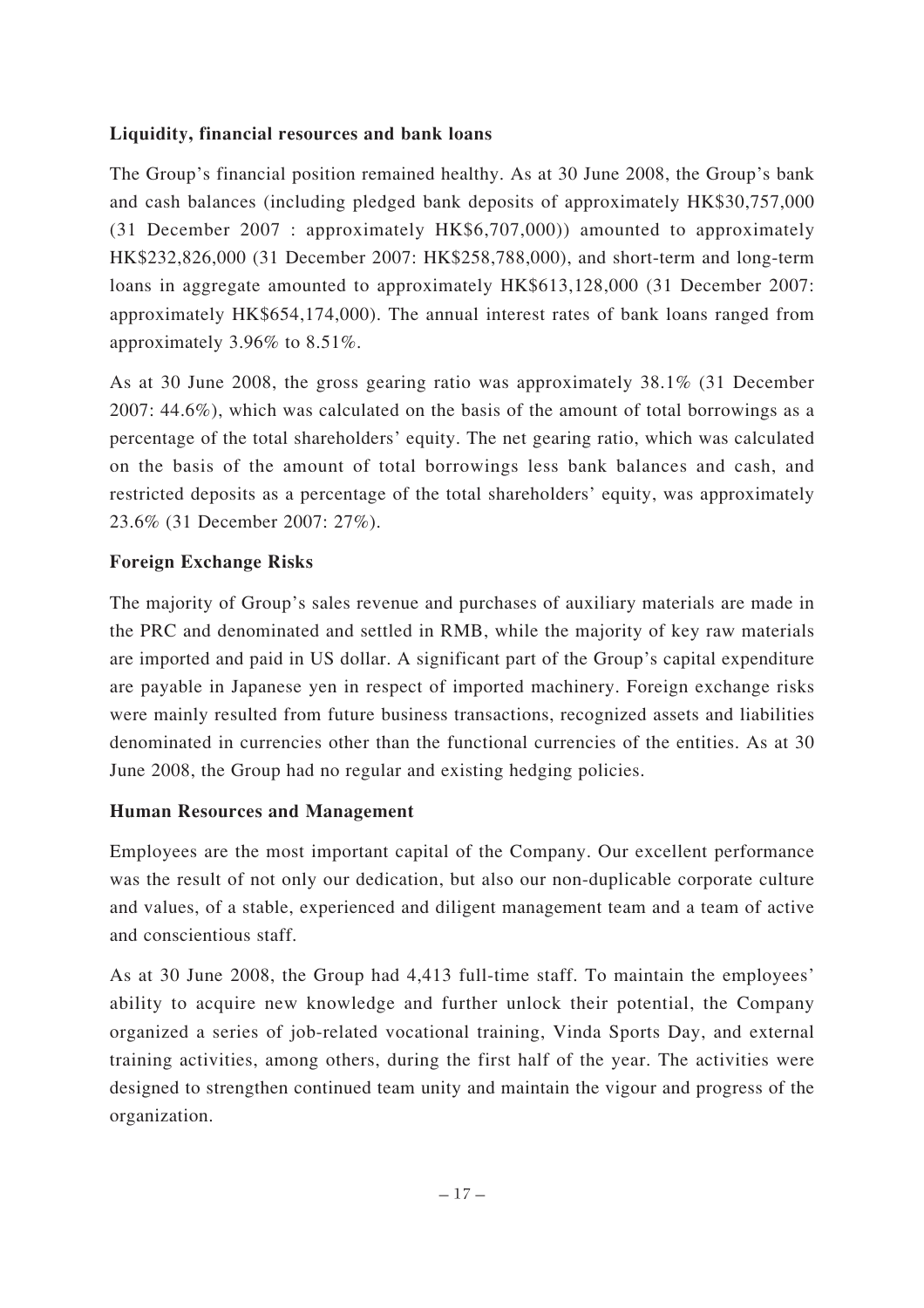## **Interim dividend**

The Board does not recommend the payment of interim dividend for the six months ended 30 June 2008.

## **PURCHASE, SALE OR REDEMPTION OF THE COMPANY'S LISTED SECURITIES**

During the six months ended 30 June 2008, neither the Company nor any of its subsidiaries purchased, sold or redeemed any of the Company's listed securities.

## **CORPORATE GOVERNANCE**

The Company is committed to maintaining a high standard of corporate governance practices by emphasizing a quality board of directors, sound internal control, transparency and accountability to all the shareholders of the Company.

For the six months ended 30 June 2008, the Company has complied with the Code on Corporate Governance Practices (the "Code") except for deviations from provision A.2.1 of the Code, which stipulates that the roles of chairman and chief executive officer should be separate and should not be performed by the same individual. Mr. Li Chao Wang is currently both the Chairman of the Board and the Chief Executive Officer. The Board believes that the posts of Chairman and Chief Executive Officer being performed by the same person would provide the Group with strong and consistent leadership in the development and execution of long-term business strategies and development plans. The Board believes that there is adequate balance between the power and duty.

## **MODEL CODE FOR SECURITIES TRANSACTIONS BY DIRECTORS**

The Company has adopted the Model Code for Securities Transaction by Directors of Listed Issuers (the "Model Code") as set out in Appendix 10 to the Rules Governing the Listing of Securities on the Stock Exchange as its code for dealing in securities of the Company by the directors of the Company. The Company has made specific enquiry of all its directors regarding any non-compliance with the Model Code. All the directors of the Company confirmed that they have complied with the required standard set out in the Model Code during the six months ended 30 June 2008.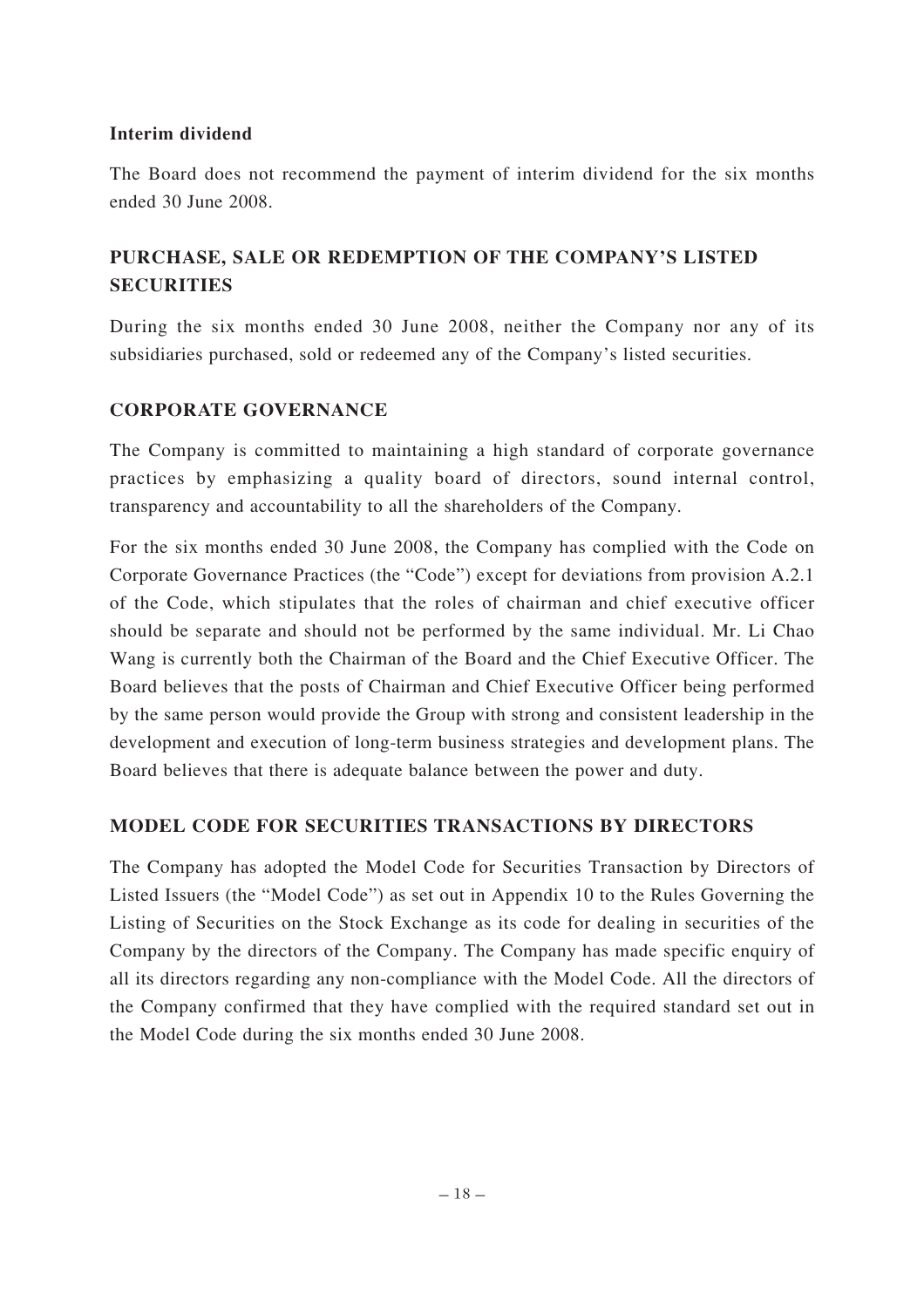## **AUDIT COMMITTEE**

The audit committee of the Company has three members comprising two independent non-executive directors, namely Mr. Kam, Robert and Mr. Hui Chin Tong, Godfrey, and a non-executive director Mr. Mak Kin Kwong. The chairman of the audit committee is Mr. Kam, Robert.

The audit committee is accountable to the Board and the principal duties of the audit committee include the reviews and supervision of the financial reporting process. It also reviews the effectiveness of internal audit, internal controls and risk evaluation, including the interim report for the six months ended 30 June 2008.

## **REMUNERATION COMMITTEE**

The Company's remuneration committee has three members comprising two independent non-executive directors, namely Dr. Cao Zhen Lei and Mr. Tsui King Fai, and a non-executive director Mr. Leung Ping Chung, Hermann. The chairman of the remuneration committee is Dr. Cao Zhen Lei. The principal duty of the remuneration committee is to regularly monitor the remuneration and other benefits of all the directors and senior management to ensure that levels of their remuneration and compensation are appropriate.

## **NOMINATION COMMITTEE**

The Company's nomination committee has three members comprising two independent non-executive directors, namly Mr. Hui Chin Tong, Godfrey and Mr. Tsui King Fai, and an executive director Mr. Li Chao Wang. The chairman of the nomination committee is Mr. Hui Chin Tong, Godfrey. The principal duty of the nomination committee is to consider and recommend to the Board suitably qualified persons to become the directors and is responsible for reviewing the structure, size and composition of the Board on a regular basis.

## **PUBLICATION OF RESULTS ANNOUNCEMENT AND INTERIM REPORT**

This announcement is published on the websites of Vinda International Holdings Limited (http://www.vindapaper.com) and The Stock Exchange of Hong Kong Limited (www.hkexnews.hk). The 2008 interim report of the Company will be dispatched to the shareholders and available on the same websites in due course.